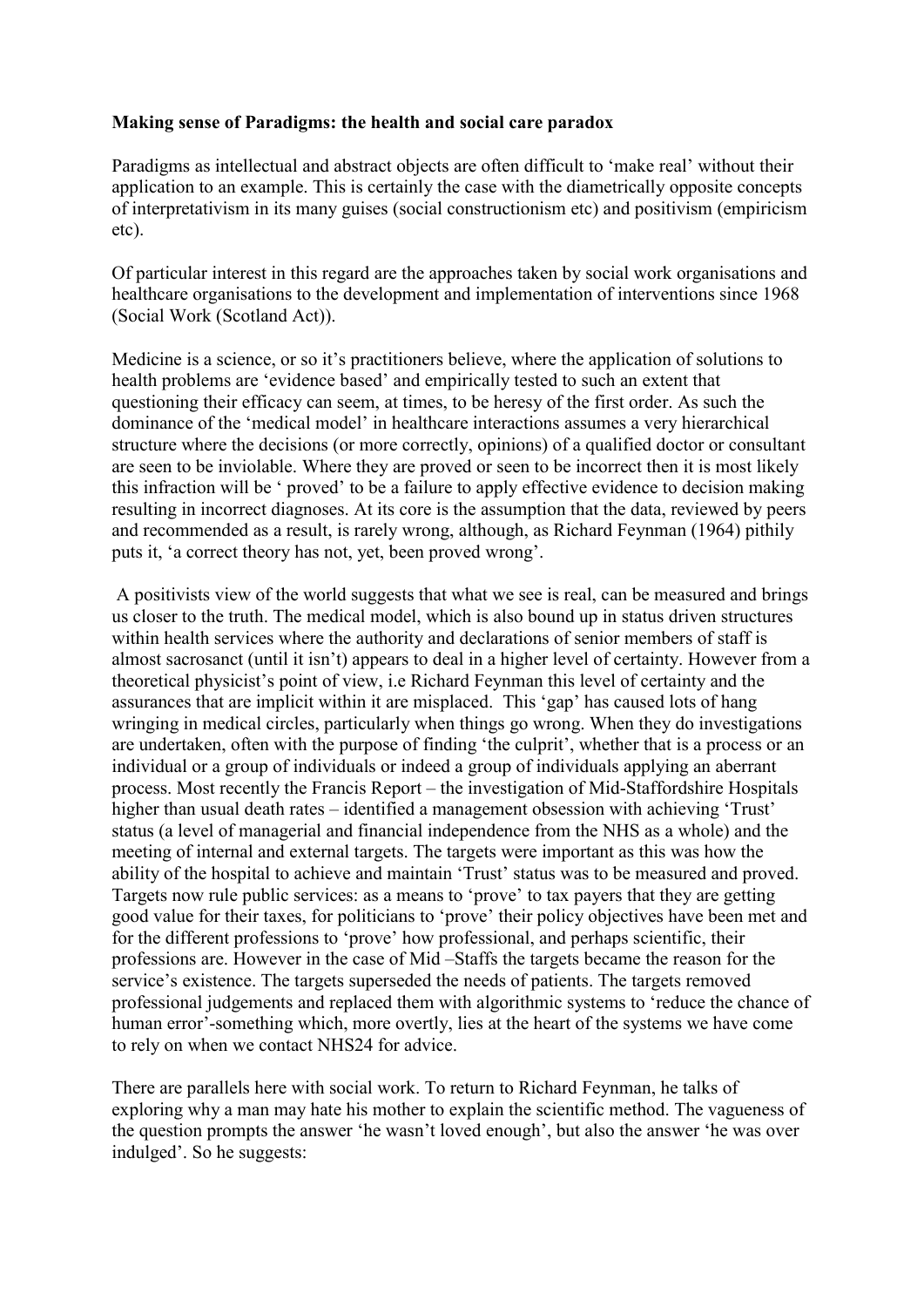"If it was possible, ahead of time, to determine how much love is not enough and how much love was over-indulgent exactly, then there would be a perfectly legitimate theory against which you can make tests. It is usually said when this is pointed out that how much love is and so on…'oh you are dealing with a psychological matter and things cannot be defined so precisely"…yes but then you can't claim to know anything about it." (Feynman 1964).

And this is the quandary for a nascent profession such as social work, or social care as it is also known. To be established as a profession required the establishment of a body of work to underpin it that outlined the key characteristics of social workers and the range of psychological and practical skills required to be admitted to the profession. Social care has been under greater scrutiny than its health counterpart due in no small part to a range of inquiries in to failings within the social work system to care for or protect the vulnerable. Each inquiry adds additional safeguards to the management and oversight of social workers, which is normally represented by an increase in documentation and bureaucracy. This has, in turn, contributed to what has been termed the 'MacDonaldisation' of social work (James 2004), the drive towards performance measured, standardised services, where targets have, he argues, led to the replacement of professional judgement for algorithms, guidance and regulation. Regulation, to some extent, brackets the risk of a fall in professional standards, or at the very least, provides a framework for identifying the failings that occur when professionalism is undermined. However, higher levels of regulation- or confidence-in the completion of a task or a series of tasks, reduces risk but it also removes autonomy from the person competing the task (Smith 2001). Richard Feynman seems to suggest that these 'countable and defined' metrics allow us to know certain things, whereas the indefinite, softer information cannot provide 'knowning' to the same degree. Yet, to return briefly to the health service, it was the obsession with numbers (as a result of failures to meet targets) and the drop in 'care'-a difficult to define, softer, subjective, piece of information-that are highlighted in the Francis Report as being the key to the failings in Mid-Staffordshire (Francis 2013).

The ability to engage with clients, the bedside manner of doctors, the ability to forge partnerships with people and as a result effect and support change are key elements to the social care and health professions. However the skills required to do this are rarely measured in any meaningful way, except by proxy and normally as a result of some form of investigation. And yet 'care' is at the heart of both services. However the obsession with the measureable, with positivism, ignores the importance of the lived experience of the patient or client in co-creating their future, or the lived experience of the social worker or nurse and its impact on how they respond to patients and clients. We may standardise processes, but we have yet to perfect standardising people.

However, how much care is too much? How much care isn't enough? How can we ensure that the caring services are indeed caring? And how, then, can we help them improve? These are much more difficult questions to answer with statistics such that it is tempting to use proxy measures. Client and patient satisfaction for instance. However, whilst it is possible to use questionnaires to produce numerical values which can represent 'satisfaction', that in itself tells us very little. It does not tell us whether the person who completes the form is concerned that by giving a negative answer they might lose what little service they currently receive. It also doesn't tell us that a particular nurse, or a particular social worker, takes a little more time with the client and as a result understands what makes them feel better or well.